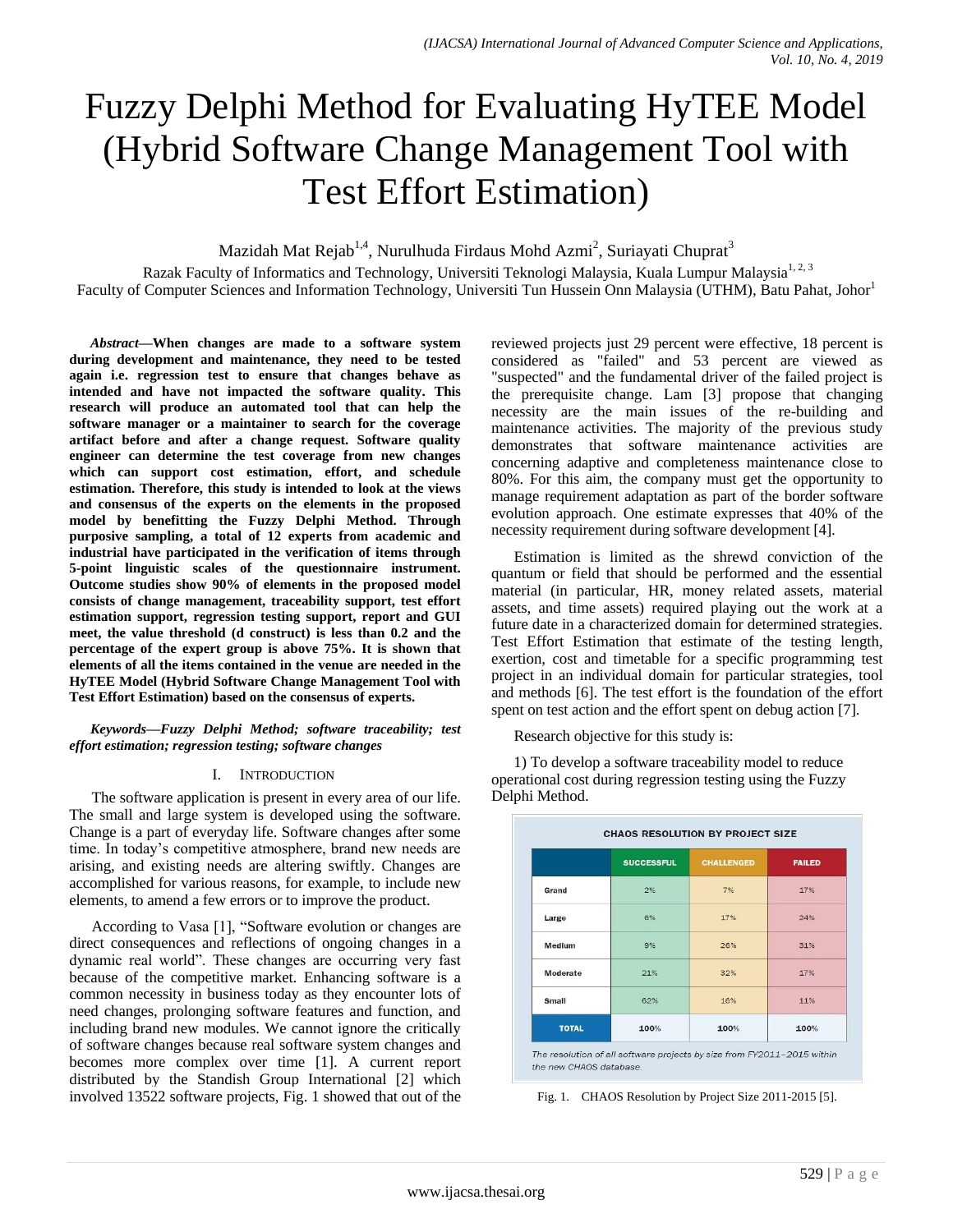This study utilizes the FDM as an evaluation to evaluate the proposed model. This paper is organized as follows. Section I is an Introduction to the background of the problem, Section II introduces the process of the FDM to assess the expert consensus and lists the alternative options in the order of preference. Section III shows results and finding of an element in Hytee model. The conclusion of the research findings and future work of this research is presented in Section IV. The results are expected to provide an element to support in design and development of Hytee Model.

#### II. FUZZY DELPHI METHOD

#### *A. Introduction*

This research study is about implementing the Fuzzy Delphi Method in designing and developing a software traceability model with the test effort estimation during regression testing in software changes. The Delphi Method is an approach that has been used and widely accepted to collect data for a study based on the validation expert in the research study of Hsu [8]. The strength of this method has also produced a diversity technique in obtaining empirical data like the Fuzzy Delphi Method (FDM). Talking about FDM, it is a method of measurement based on the modification on the Delphi Method.

This method has been presented by Kaufman and Gupta in 1988 [9]. The Fuzzy Delphi Method (FDM) is a combination of the numbering of the fuzzy set method and Delphi itself [10]. This brings the meaning that this is not a new approach based on a classical Delphi method where the respondents involved must be from within the circle of experts who have experience in the context of the study. This improvement indirectly strives to make FDM as a measurement approach that is more effective, whereby FDM is able to resolve the issue of who has uncertainty for some issues of the research.

The review of previous literature shows that FDM is a combination of the traditional method of Delphi (Classic) and fuzzy set theory (Fuzzy). The fuzzy set theory was introduced by an expert in the field of mathematics in 1965 which Zadeh [11] worked, and it works as an extension of a classical set theory where each element in a set is assessed based on the set of binaries (Yes or No). Fuzzy set theory assessment also allows a gradual review of each element. Ragin [12] states that the value of numbering fuzzy consists of 0 to 1 or in the unit interval (0,1).

There are two mains in FDM which is Triangular Fuzzy Number and Defuzzification Process. Triangular Fuzzy Number is m is made up of the value of the m1, m2, and m3 where m1 represents the value of the minimum (smallest value), representing the most reasonable value m2 (most plausible value) and m3 is referring to the maximum value (but there is value). All three values in the Triangular Fuzzy Number this can be seen through Fig. 2 shows the graph that triangles mean against the value of triangular shows that all three of these values is also in the range of 0 to 1 and it coincided with fuzzy numbers [12].

#### *B. Procedure in FDM*

For further details on the findings using the Fuzzy Delphi approach method (FDM), there are procedures that must be compiled. Table I show about the procedures in FDM cover for seven steps.

#### *C. The Number of Expect in FDM*

The selection of the number of experts for the Fuzzy Delphi Method (FDM) is a total of 12 people. This is based on the view of Adler and Ziglio [13], who pointed out that the number of experts for the Delphi technique was as many as 10 to 15 people if the experts can get an agreement with each other. However, there is also an opinion stating that the minimum number of experts for the Delphi technique is five experts [14]. This matches the argument from Rowe and Wright [15] that the number of experts can start from 5 to 20 people based on their areas of expertise. On the other hand, Jones and Twiss [16] suggested the number of experts involved in the Delphi method approach is 10 to 50 experts.



Fig. 2. Graph Triangle Min against the Value of Triangular.

TABLE I. PROCEDURES IN FDM

| <b>Step</b>    | <b>Detail</b>                                                                                                                                                       |  |  |  |  |
|----------------|---------------------------------------------------------------------------------------------------------------------------------------------------------------------|--|--|--|--|
| 1              | Criteria to determine the experts involved in the study.<br>❖<br>Expert in FDM<br>10-15 expert (Adler &Ziglo, 1996)<br>➤<br>10-50 expert (Jones & Twiss, 1978)<br>↘ |  |  |  |  |
| $\overline{c}$ | Convert all linguistic variables into a triangular fuzzy number                                                                                                     |  |  |  |  |
| 3              | All data is scheduled to obtain the average value $(m1, m2, m3)$                                                                                                    |  |  |  |  |
| 4              | Determine the distance between the 2 numbers fuzzy to determine<br>the value of the threshold, d<br>$d \leq 0.2$ , meaning that all the experts reach consensus.    |  |  |  |  |
| 5              | Determine the consensus of the Group<br>Value of the percent agreement of experts that must be equal<br>❖<br>to or more than 75.0%                                  |  |  |  |  |
| 6              | Define Aggregate Fuzzy Evaluation by adding all fuzzy numbers                                                                                                       |  |  |  |  |
| 7              | Data analysis using the average of fuzzy numbers or average<br>response (Defuzzification Process)                                                                   |  |  |  |  |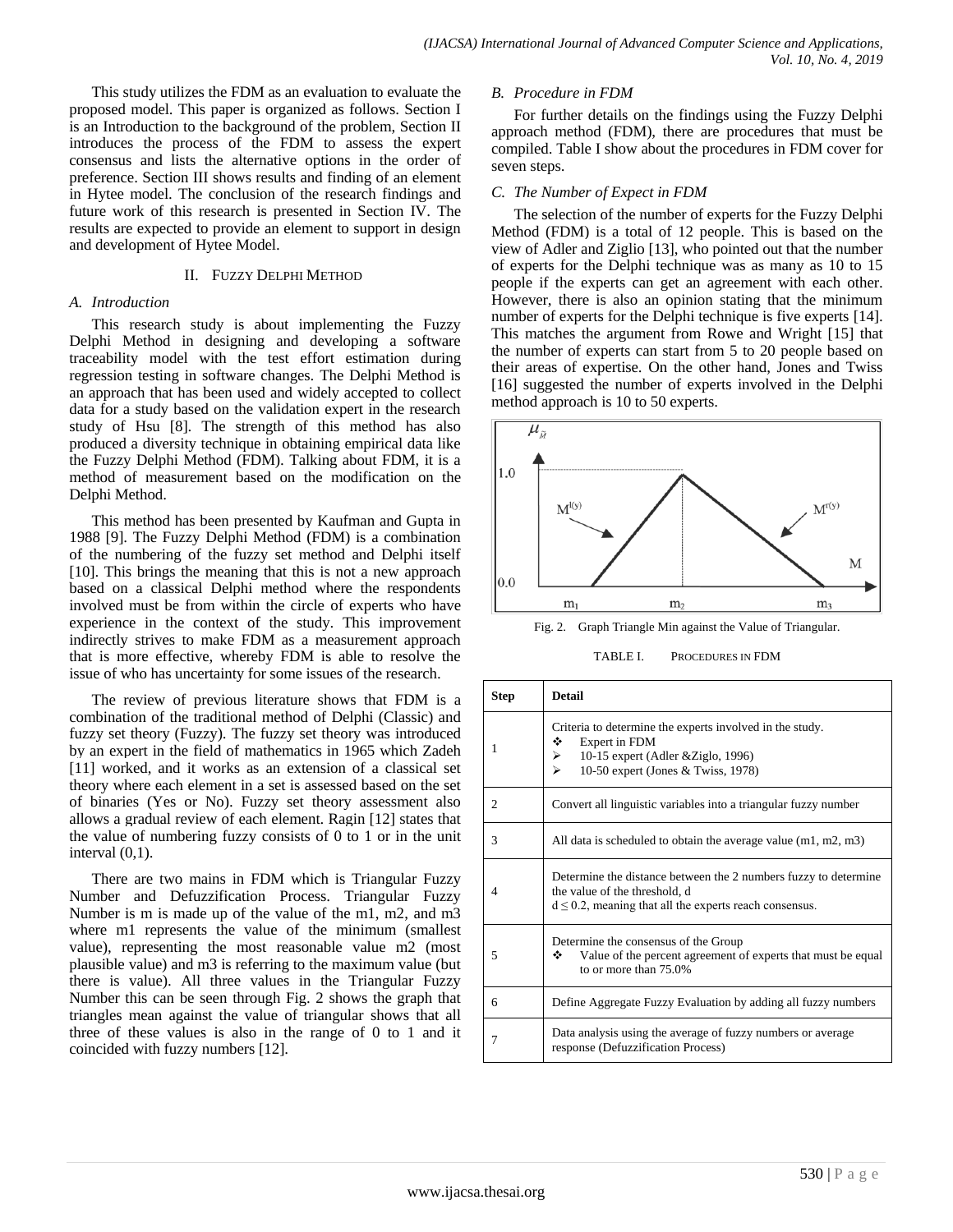The criteria and characteristics of this study involved software engineering specialists in software testing from the academic and industrial sector. Selection is also based on Berliner [17], [18] who argues that the expert is competent if they participated in a particular field consistently exceeding a period of 5 years. Nonetheless, there are other scholars pointing out that experts are highly skilled and experienced in the areas studied [19][20].

Based on Table II, the discussion for selection of the respondents for the design and development phase, the researcher lists down the criteria for selecting the experts, as below:

#### *D. Questionnaire*

This research uses the questionnaire as an instrument to get quantitative data for element requirements of Hytee Model. The questionnaire is aimed at in order to meet the criteria and conditions of the using the technique of fuzzy Delphi Method where this technique involves the use of a mathematical formula in order to obtain the consensus of experts. Instruments used by researchers is the instrument that has been modified based on the needs of the study researchers. The original of this questionnaire was adapted from the study of Ibrahim (2006) [21]. Table III shows the element in the questionnaire.

The process of data collection in the study is carried out using the Fuzzy Delphi approach between the processes involved in an interview for the Delphi technique while the questionnaire is analyzed with techniques of a fuzzy number. 5-point scale used Rahman, M. N. A. (2013) [23] to determine the expected kinds of video games against aspects of basic skills in the Malay language for foreign students to obtain consent or consensus of a group of expert. To facilitate experts, answer questionnaires, researchers have put the value of the scale of 1 to 5 to replace the Fuzzy value as shown in Table IV for linguistic scale 5 points follows;

| TABLE II.<br><b>CLASSIFICATION OF HETEROGENEOUS EXPERTS</b> |  |
|-------------------------------------------------------------|--|
|-------------------------------------------------------------|--|

| <b>Expert</b> | <b>Background</b>                  | Number of<br><b>Participants</b> |
|---------------|------------------------------------|----------------------------------|
|               | Public Bank (System Analyst)       | 1                                |
|               | Iris Berhad (It support)           | $\overline{c}$                   |
| Industry      | Mimos Berhad (Software<br>Tester)  | $\overline{c}$                   |
|               | Mesiniaga (It Engineer)            | $\overline{c}$                   |
|               | It Officer (KPKT)                  | 1                                |
| Government    | It Officer (LGM)                   | 1                                |
|               | It Officer (MBPP)                  | 1                                |
| Academicians  | Lecture It (Polytechnic<br>Penang) |                                  |
| Total         |                                    | 12                               |

| TABLE III.<br><b>QUESTIONNAIRE IN FDM</b> |  |
|-------------------------------------------|--|
|-------------------------------------------|--|

| Section | Element                                     | Questionnaire                                                                                                                                                                                                                                                                                                                                                                                                                                                                                                                                                                 |
|---------|---------------------------------------------|-------------------------------------------------------------------------------------------------------------------------------------------------------------------------------------------------------------------------------------------------------------------------------------------------------------------------------------------------------------------------------------------------------------------------------------------------------------------------------------------------------------------------------------------------------------------------------|
| В       | Change<br>Management                        | B1: Do you agree that Hytee model support<br>change management of software artifact?<br>B2: Do you agree that change management<br>support will help to save time?<br>B3: Do you agree that Hytee model can help the<br>current practice in after getting PCR<br>B4: Do you agree that Hytee model provide<br>appropriates content<br>B5: Do you agree that Hytee model that the<br>system and process developed to achieve the<br>change are transparent                                                                                                                     |
| С       | Traceability<br>Support                     | C1: Do you agree that Hytee model provide<br>traceability for requirement, test cases, and code<br>C2: Do you agree that Hytee model it is easy to<br>create traceability link between artifact<br>C3: Do you agree that Hytee model it easy to<br>locate test cases to the requirement or vice versa<br>C4: Do you agree that developers get a benefit<br>from requirements traceability when evolving<br>and maintaining a software system?<br>$C5$ : Do you agree that Hytee model using top $-$<br>bottom and bottom to up will help to find the<br>bug?                  |
| D       | Regression<br>Testing<br>Support            | D1: Do you agree that Hytee model in<br>regression testing provide the helpful function<br>D2: Do you agree that Hytee model of RT<br>function will help the user to save a time<br>D3: Do you agree that Hytee model can help the<br>current practice during RT<br>D4: Do you agree that Hytee model provide<br>appropriates content                                                                                                                                                                                                                                         |
| E       | <b>Test Effort</b><br>Estimation<br>Support | E1: Do you agree that Hytee model provides a<br>basis to cost estimation and plan schedules<br>E2: Do you agree that Hytee model in test effort<br>estimation support will help the user to estimate<br>the cost after changes.<br>E3: Do you agree that Hytee model in test effort<br>estimation support provide appropriates content<br>E4: Do you agree that Hytee model in test effort<br>estimation support help the user save time<br>/cost/skill<br>E5: Do you agree that Hytee model in test effort<br>estimation support will reduce situational and<br>human biases |
| F       | Report                                      | F1: Do you agree that Hytee model produced the<br>report is helpful<br>F2: Do you agree that Hytee model provide the<br>reports be invoked which identify the fields<br>which have been modified<br>F3: Do you agree that Hytee model these reports<br>provide a complete record of all such changes                                                                                                                                                                                                                                                                          |
| G       | GUI                                         | G1: Do you agree that Hytee model is user-<br>friendly<br>G2: Do you agree that Hytee model which the<br>term in the prototype understandable<br>G3: It helps me be more effective<br>G4: Do you agree that Hytee model organization<br>of information very clear                                                                                                                                                                                                                                                                                                             |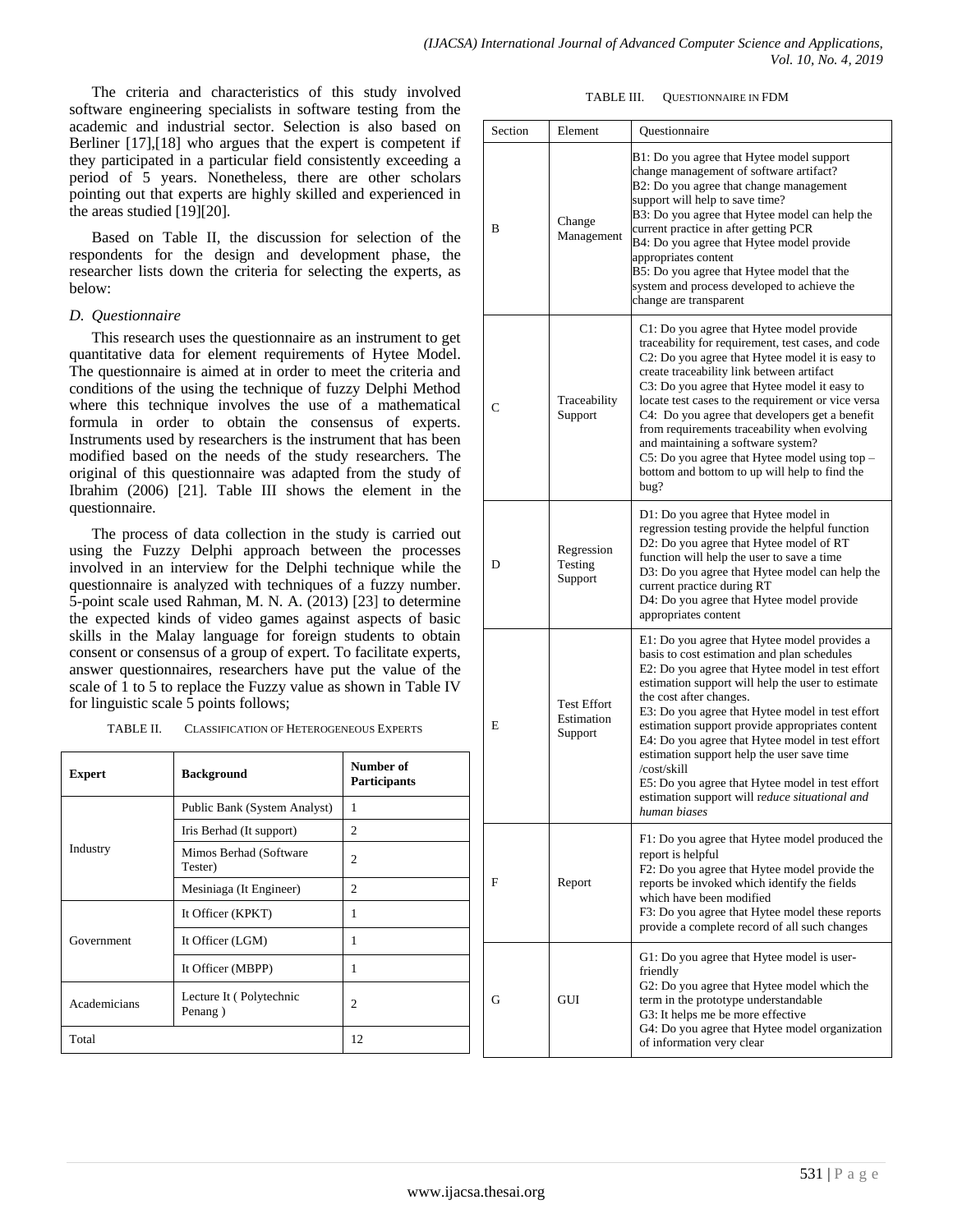TABLE V. CHANGE MANAGEMENT COMPONENTS

| Linguistic Variables | Likert Scale | <b>Fuzzy Scale</b> |
|----------------------|--------------|--------------------|
| Strongly agree       | 5            | (0.9, 1.0, 1.0)    |
| Agree                | 4            | (0.5, 0.7, 0.9)    |
| Neither agree        | 3            | (0.3, 0.5, 0.7)    |
| Disagree             | 2            | (0.1, 0.3, 0.5)    |
| Strongly disagree    |              | (0.0, 0.0, 0.1)    |

TABLE IV. LINGUISTIC VARIABLES FOR 5 POINT SCALE

#### III. RESULT AND FINDING

Data analysis is to follow the approach of Fuzzy\ Delphi through step 3 to 7 will answer questions the study disclosed. For viewing the degree of agreement among experts, the findings for each of the items were analyzed by a Threshold value (d) for two fuzzy numbers  $m = (m1, m2, m3)$  and  $n =$ (m1, m2, m3) are calculated using the formula:

$$
d = \widetilde{m}, \widetilde{n}\sqrt{\frac{1}{3}[(m_1 - n_1)^2 + (m_2 - n_2)^2 + (m_3 - n_3)^2]}
$$

It is supported by the Rahman, 2013 [22] and Jamil, 2013 [23] which States that in order to analyze the data, the distance between two Fuzzy number is calculated by measuring the average value of the deviation between the experts. Whereas the criteria used to assess the expert group consensus is based on the degree of agreement in excess of 75%.

In this study, one (1) is complied with because the value threshold for most of the subitem is  $\leq 0.2$ , but only at part subitem only. However, the second condition (2) has also been observed because the expert group consensus is above 75%. Result value threshold  $\leq 0.2$ , indicating that this study gets the value of the threshold exceeds 75% 77.8% by registering for a theme that includes a total of 5 subitems. This shows the degree of agreement among the experts has reached a consensus that good. Therefore, the second round for fuzzy Delphi is not needed because of data acquisition complies with both conditions.

Below show the findings for elements of Hytee model based on the consensus of experts. This data consists of the value of the threshold each element (d item), the value threshold constructs (d)

#### *A. Change Management*

Table V display findings for Change Management components for Hytee proposed model on the consensus of experts using the Fuzzy Delphi Method (FDM). The findings of this study show the value threshold (d) and the percentage of the expert group.

#### *B. Traceability Support*

Table VI display findings for Traceability Support components for Hytee proposed model on the consensus of experts using the Fuzzy Delphi Method (FDM). The findings of this study show the value threshold (d) and the percentage of the expert group.

|                         |                                             | <b>Change Management</b> |                |                |                |                |  |
|-------------------------|---------------------------------------------|--------------------------|----------------|----------------|----------------|----------------|--|
| <b>EXPERT</b>           |                                             | R1                       | B <sub>2</sub> | B <sub>3</sub> | R <sub>4</sub> | B <sub>5</sub> |  |
| 1                       | Expert 1                                    | 0.131                    | 0.239          | 0.120          | 0.370          | 0.098          |  |
| $\overline{c}$          | Expert 2                                    | 0.261                    | 0.154          | 0.275          | 0.076          | 0.098          |  |
| 3                       | Expert 3                                    | 0.261                    | 0.154          | 0.275          | 0.317          | 0.294          |  |
| $\overline{4}$          | Expert 4                                    | 0.131                    | 0.154          | 0.275          | 0.076          | 0.098          |  |
| 5                       | Expert 5                                    | 0.131                    | 0.526          | 0.709          | 0.076          | 0.098          |  |
| 6                       | Expert 6                                    | 0.261                    | 0.154          | 0.275          | 0.317          | 0.294          |  |
| 7                       | Expert 7                                    | 0.131                    | 0.239          | 0.120          | 0.076          | 0.098          |  |
| 8                       | Expert 8                                    | 0.131                    | 0.154          | 0.120          | 0.076          | 0.098          |  |
| 9                       | Expert 9                                    | 0.131                    | 0.154          | 0.120          | 0.076          | 0.098          |  |
| 10                      | Expert 10                                   | 0.261                    | 0.154          | 0.275          | 0.317          | 0.294          |  |
| 11                      | Expert 11                                   | 0.131                    | 0.239          | 0.120          | 0.076          | 0.098          |  |
| 12                      | Expert 12                                   | 0.131                    | 0.154          | 0.120          | 0.076          | 0.098          |  |
|                         | Threshold Value<br>(d) of each item         | 0.174                    | 0.206          | 0.234          | 0.161          | 0.147          |  |
|                         | The percentage of<br>each item $d \leq 0.2$ | 100.0                    | 91.7           | 91.7           | 66.7           | 100.0          |  |
| number (score<br>fuzzy) | Average of fuzzy                            | 0.789                    | 0.861          | 0.778          | 0.750          | 0.767          |  |

TABLE VI. TRACEABILITY SUPPORT COMPONENTS

| <b>EXPERT</b>           |                                             | <b>Traceability Support</b> |                |                |                |                |  |
|-------------------------|---------------------------------------------|-----------------------------|----------------|----------------|----------------|----------------|--|
|                         |                                             | C1                          | C <sub>2</sub> | C <sub>3</sub> | C <sub>4</sub> | C <sub>5</sub> |  |
| 1                       | Expert 1                                    | 0.186                       | 0.261          | 0.196          | 0.261          | 0.163          |  |
| $\overline{c}$          | Expert 2                                    | 0.186                       | 0.131          | 0.196          | 0.131          | 0.228          |  |
| 3                       | Expert 3                                    | 0.186                       | 0.131          | 0.196          | 0.261          | 0.163          |  |
| 4                       | Expert 4                                    | 0.186                       | 0.131          | 0.196          | 0.131          | 0.228          |  |
| 5                       | Expert 5                                    | 0.495                       | 0.261          | 0.196          | 0.131          | 0.163          |  |
| 6                       | Expert 6                                    | 0.206                       | 0.131          | 0.196          | 0.131          | 0.163          |  |
| 7                       | Expert 7                                    | 0.206                       | 0.261          | 0.196          | 0.261          | 0.163          |  |
| 8                       | Expert 8                                    | 0.186                       | 0.131          | 0.196          | 0.131          | 0.228          |  |
| 9                       | Expert 9                                    | 0.186                       | 0.131          | 0.196          | 0.131          | 0.228          |  |
| 10                      | Expert 10                                   | 0.206                       | 0.131          | 0.196          | 0.131          | 0.163          |  |
| 11                      | Expert 11                                   | 0.206                       | 0.261          | 0.196          | 0.261          | 0.163          |  |
| 12                      | Expert 12                                   | 0.186                       | 0.131          | 0.196          | 0.131          | 0.228          |  |
|                         | <b>Threshold Value</b><br>(d) of each item  | 0.219                       | 0.174          | 0.196          | 0.174          | 0.190          |  |
|                         | The percentage of<br>each item $d \leq 0.2$ | 91.7%                       | 100.0%         | 100.0%         | 100.0%         | 100.0%         |  |
| number (score<br>fuzzy) | Average of fuzzy                            | 0.839                       | 0.878          | 0.833          | 0.878          | 0.811          |  |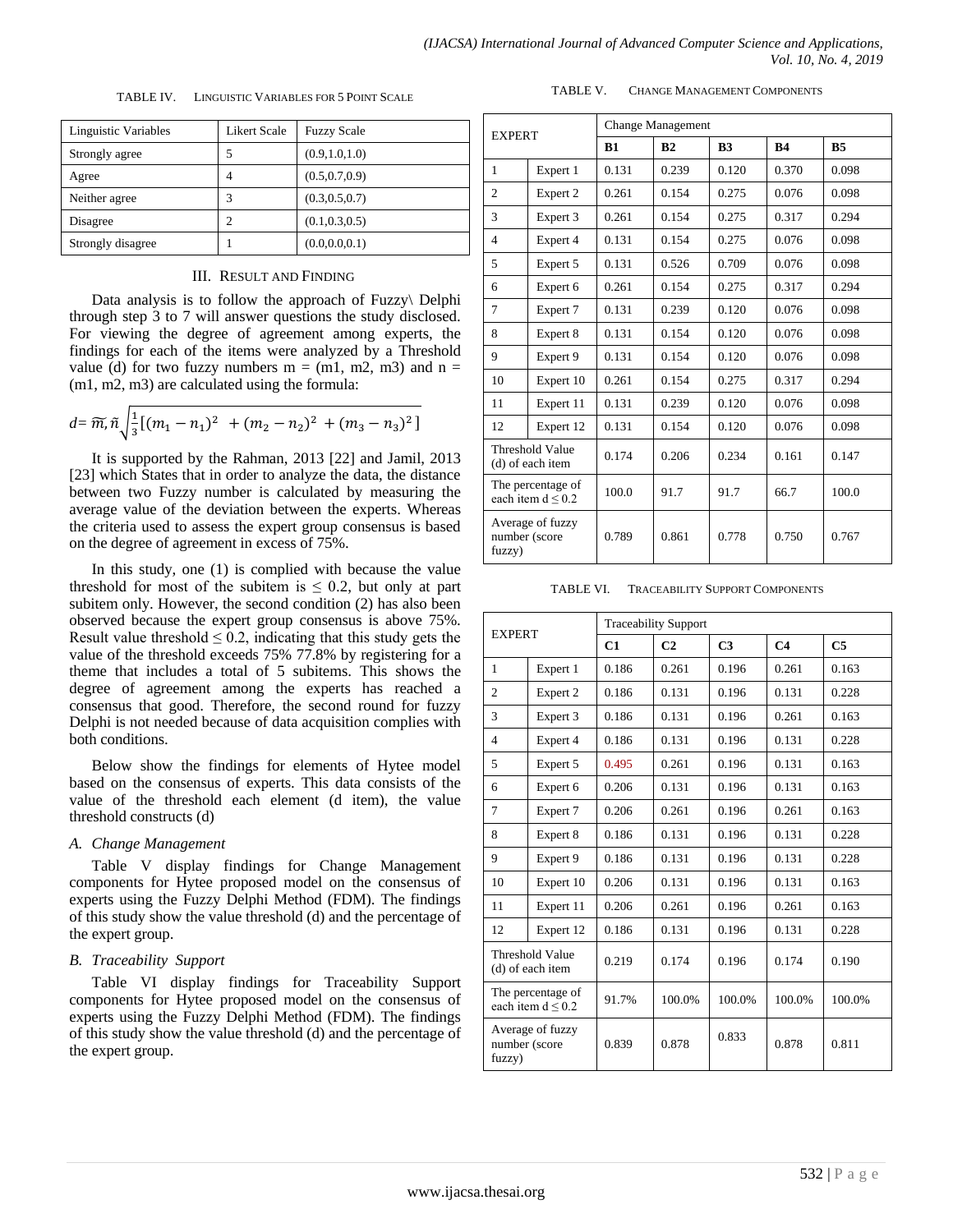### *C. Regression Testing Support*

Table VII display findings for Regression Testing Support components for Hytee proposed model on the consensus of experts using the Fuzzy Delphi Method (FDM). The findings of this study show the value threshold (d) and the percentage of the expert group.

#### *D. Test Effort Estimation Support*

Table VIII display findings for Test Effort Estimation Support components for Hytee proposed model on the consensus of experts using the Fuzzy Delphi Method (FDM). The findings of this study show the value threshold (d) and the percentage of the expert group.

TABLE VII. REGRESSION TESTING SUPPORT COMPONENTS

| <b>EXPERT</b>                               |                     | <b>Regression Testing Support</b> |                |                |                |  |
|---------------------------------------------|---------------------|-----------------------------------|----------------|----------------|----------------|--|
|                                             |                     | D1                                | D <sub>2</sub> | D <sub>3</sub> | D <sub>4</sub> |  |
| 1                                           | Expert 1            | 0.065                             | 0.249          | 0.141          | 0.108          |  |
| $\overline{c}$                              | Expert 2            | 0.326                             | 0.145          | 0.251          | 0.284          |  |
| 3                                           | Expert 3            | 0.065                             | 0.249          | 0.141          | 0.108          |  |
| $\overline{4}$                              | Expert 4            | 0.326                             | 0.145          | 0.141          | 0.108          |  |
| 5                                           | Expert 5            | 0.065                             | 0.833          | 0.432          | 0.401          |  |
| 6                                           | Expert 6            | 0.065                             | 0.145          | 0.251          | 0.108          |  |
| 7                                           | Expert 7            | 0.065                             | 0.145          | 0.251          | 0.108          |  |
| 8                                           | Expert 8            | 0.065                             | 0.145          | 0.141          | 0.284          |  |
| 9                                           | Expert 9            | 0.065                             | 0.145          | 0.141          | 0.284          |  |
| 10                                          | Expert 10           | 0.065                             | 0.145          | 0.251          | 0.108          |  |
| 11                                          | Expert 11           | 0.065                             | 0.145          | 0.251          | 0.108          |  |
| 12                                          | Expert 12           | 0.065                             | 0.145          | 0.141          | 0.284          |  |
| of each item                                | Threshold Value (d) | 0.109                             | 0.220          | 0.211          | 0.191          |  |
| The percentage of<br>each item $d \leq 0.2$ |                     | 83.3%                             | 91.7%          | 91.7%          | 91.7%          |  |
| Average of fuzzy<br>number (score fuzzy)    |                     | 0.744                             | 0.867          | 0.794          | 0.772          |  |

TABLE VIII. TEST EFFORT ESTIMATION SUPPORT COMPONENTS

| <b>EXPERT</b>           |                                            | <b>Test Effort Estimation Support</b> |        |                |                |                |
|-------------------------|--------------------------------------------|---------------------------------------|--------|----------------|----------------|----------------|
|                         |                                            | E1                                    | E2     | E <sub>3</sub> | E <sub>4</sub> | E <sub>5</sub> |
| 1                       | Expert 1                                   | 0.196                                 | 0.261  | 0.108          | 0.239          | 0.173          |
| $\overline{c}$          | Expert 2                                   | 0.196                                 | 0.131  | 0.284          | 0.154          | 0.219          |
| 3                       | Expert 3                                   | 0.196                                 | 0.261  | 0.108          | 0.239          | 0.463          |
| 4                       | Expert 4                                   | 0.196                                 | 0.261  | 0.108          | 0.239          | 0.173          |
| 5                       | Expert 5                                   | 0.196                                 | 0.261  | 0.401          | 0.526          | 0.173          |
| 6                       | Expert 6                                   | 0.196                                 | 0.131  | 0.108          | 0.154          | 0.219          |
| 7                       | Expert 7                                   | 0.196                                 | 0.131  | 0.108          | 0.154          | 0.173          |
| 8                       | Expert 8                                   | 0.196                                 | 0.131  | 0.284          | 0.154          | 0.219          |
| 9                       | Expert 9                                   | 0.196                                 | 0.131  | 0.284          | 0.154          | 0.219          |
| 10                      | Expert 10                                  | 0.196                                 | 0.131  | 0.108          | 0.154          | 0.219          |
| 11                      | Expert 11                                  | 0.196                                 | 0.131  | 0.108          | 0.154          | 0.173          |
| 12                      | Expert 12                                  | 0.196                                 | 0.131  | 0.284          | 0.154          | 0.219          |
|                         | <b>Threshold Value</b><br>(d) of each item | 0.196                                 | 0.174  | 0.191          | 0.206          | 0.220          |
|                         | The percentage of<br>each item $d \le 0.2$ | 100.0%                                | 100.0% | 91.67%         | 91.67%         | 91.67%         |
| number (score<br>fuzzy) | Average of fuzzy                           | 0.833                                 | 0.878  | 0.772          | 0.861          | 0.817          |

### *E. Report*

Table IX display findings for Report components for Hytee proposed model on the consensus of experts using the Fuzzy Delphi Method (FDM). The findings of this study show the value threshold (d) and the percentage of the expert group.

### *F. Graphical user Interface*

Table X display findings for Graphical User Interface components for Hytee proposed model on the consensus of experts using the Fuzzy Delphi Method (FDM). The findings of this study show the value threshold (d) and the percentage of the expert group.

| TABLE IX. | <b>Report COMPONENTS</b> |
|-----------|--------------------------|
|           |                          |

| <b>EXPERT</b>                               |           | Report |                |                |  |  |
|---------------------------------------------|-----------|--------|----------------|----------------|--|--|
|                                             |           | F1     | F <sub>2</sub> | F <sub>3</sub> |  |  |
| 1                                           | Expert 1  | 0.294  | 0.076          | 0.015          |  |  |
| $\overline{c}$                              | Expert 2  | 0.098  | 0.317          | 0.382          |  |  |
| 3                                           | Expert 3  | 0.294  | 0.076          | 0.015          |  |  |
| $\overline{4}$                              | Expert 4  | 0.098  | 0.076          | 0.015          |  |  |
| 5                                           | Expert 5  | 0.294  | 0.370          | 0.309          |  |  |
| 6                                           | Expert 6  | 0.098  | 0.076          | 0.015          |  |  |
| 7                                           | Expert 7  | 0.098  | 0.317          | 0.015          |  |  |
| 8                                           | Expert 8  | 0.098  | 0.076          | 0.015          |  |  |
| 9                                           | Expert 9  | 0.098  | 0.076          | 0.015          |  |  |
| 10                                          | Expert 10 | 0.098  | 0.076          | 0.015          |  |  |
| 11                                          | Expert 11 | 0.098  | 0.317          | 0.015          |  |  |
| 12                                          | Expert 12 | 0.098  | 0.076          | 0.015          |  |  |
| Threshold Value (d) of<br>each item         |           | 0.147  | 0.161          | 0.070          |  |  |
| The percentage of each<br>item $d \leq 0.2$ |           | 100.0% | 66.67%         | 83.33%         |  |  |
| Average of fuzzy number<br>(score fuzzy)    |           | 0.900  | 0.750          | 0.706          |  |  |

TABLE X. GRAPHICAL USER INTERFACE COMPONENTS

| <b>EXPERT</b>                               |           | Graphical user Interface |                |                |                |  |  |
|---------------------------------------------|-----------|--------------------------|----------------|----------------|----------------|--|--|
|                                             |           | G1                       | G <sub>2</sub> | G <sub>3</sub> | G <sub>4</sub> |  |  |
| 1                                           | Expert 1  | 0.141                    | 0.261          | 0.239          | 0.108          |  |  |
| $\overline{c}$                              | Expert 2  | 0.251                    | 0.131          | 0.154          | 0.284          |  |  |
| 3                                           | Expert 3  | 0.251                    | 0.131          | 0.154          | 0.284          |  |  |
| 4                                           | Expert 4  | 0.141                    | 0.131          | 0.154          | 0.108          |  |  |
| 5                                           | Expert 5  | 0.432                    | 0.261          | 0.526          | 0.401          |  |  |
| 6                                           | Expert 6  | 0.141                    | 0.131          | 0.154          | 0.108          |  |  |
| 7                                           | Expert 7  | 0.141                    | 0.261          | 0.239          | 0.284          |  |  |
| 8                                           | Expert 8  | 0.251                    | 0.131          | 0.154          | 0.108          |  |  |
| 9                                           | Expert 9  | 0.251                    | 0.131          | 0.154          | 0.108          |  |  |
| 10                                          | Expert 10 | 0.141                    | 0.131          | 0.154          | 0.108          |  |  |
| 11                                          | Expert 11 | 0.141                    | 0.261          | 0.239          | 0.284          |  |  |
| 12                                          | Expert 12 | 0.251                    | 0.131          | 0.154          | 0.108          |  |  |
| Threshold Value (d)<br>of each item         |           | 0.211                    | 0.174          | 0.206          | 0.191          |  |  |
| The percentage of<br>each item $d \leq 0.2$ |           | 91.67%                   | 100.0%         | 91.67%         | 91.67%         |  |  |
| Average of fuzzy<br>number (score<br>fuzzy) |           | 0.794                    | 0.878          | 0.861          | 0.772          |  |  |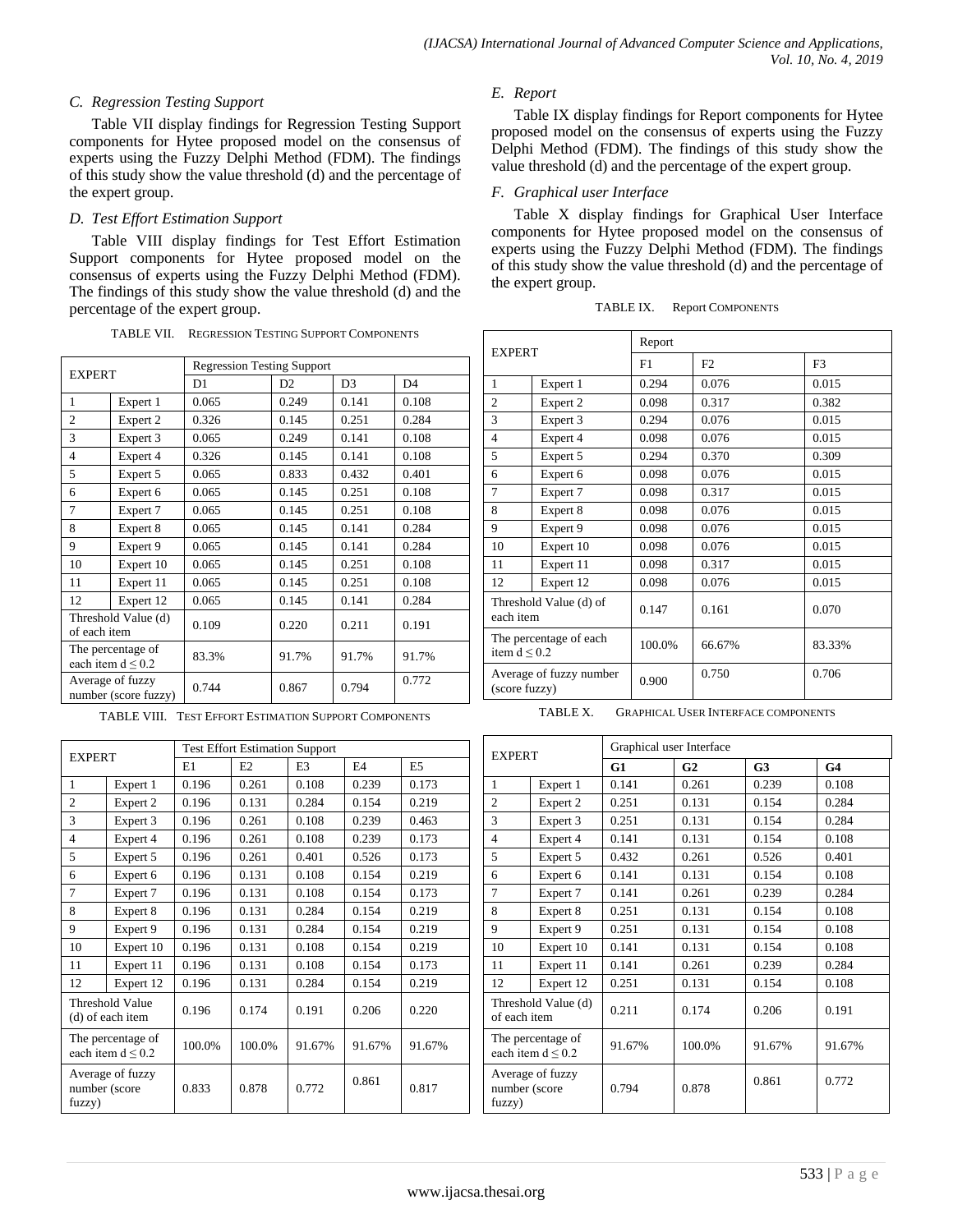## *G. Result Consensus of the Expert* Requirement:

- *1)* Triangular Fuzzy Numbers
	- *a*) Threshold value,  $d < 0.2$
	- *b*) Percentage of Consensus Expert Group,  $% > 75.0$  %
- *2)* Defuzzification Process
	- *a*) Score Fuzzy (A)  $\geq$  Value  $\alpha$  cut = 0.5

Refer to Table XI, the Fuzzy Delphi Analysis of the present study has shown a satisfactory and good overall outcome. From the findings, all the item meets the expert consensus  $\geq$ 75.0 %. The first two elements, in change management and the report, *has* an average value of "d" threshold of less than 0.2. Accordingly, both have reached the percentage of expert consensus of more than 75%, and the defuzzification scores greater than 0.5, making them acceptable as antecedents for the customer engagement concept studied. This study for evaluation Hytee Model 2 item needs to revise again and update in the Hytee System. That action was done to able the whole % item "d"  $\leq 0.2$  has achieved the agreement of 78%, making this construct successfully maintained.

| No. Item/Element |                | <b>Triangular Fuzzy Numbers</b> |                                                     |       | <b>Defuzzification Process</b> |                |                  |                                           |
|------------------|----------------|---------------------------------|-----------------------------------------------------|-------|--------------------------------|----------------|------------------|-------------------------------------------|
|                  |                | The threshold<br>value, d       | Percentage of<br><b>Consensus Expert</b><br>Group,% | m1    | m2                             | m <sub>3</sub> | Score $Fuzzy(A)$ | <b>The Consensus of</b><br><b>Experts</b> |
| -1               | B1             | 0.174                           | 100.0%                                              | 0.633 | 0.800                          | 0.933          | 0.789            | <b>ACCEPT</b>                             |
| $\mathfrak{2}$   | B2             | 0.206                           | 91.7%                                               | 0.750 | 0.883                          | 0.950          | 0.861            | <b>ACCEPT</b>                             |
| 3                | B <sub>3</sub> | 0.234                           | 91.7%                                               | 0.633 | 0.792                          | 0.908          | 0.778            | <b>ACCEPT</b>                             |
| $\overline{4}$   | <b>B4</b>      | 0.161                           | 66.67%                                              | 0.583 | 0.758                          | 0.908          | 0.750            | <b>REJECT</b>                             |
| 5                | B <sub>5</sub> | 0.147                           | 100.00%                                             | 0.600 | 0.775                          | 0.925          | 0.767            | <b>ACCEPT</b>                             |
| 6                | C1             | 0.219                           | 91.67%                                              | 0.717 | 0.858                          | 0.942          | 0.839            | <b>ACCEPT</b>                             |
| $\overline{7}$   | C <sub>2</sub> | 0.174                           | 100.00%                                             | 0.767 | 0.900                          | 0.967          | 0.878            | <b>ACCEPT</b>                             |
| 8                | C <sub>3</sub> | 0.196                           | 100.00%                                             | 0.700 | 0.850                          | 0.950          | 0.833            | <b>ACCEPT</b>                             |
| 9                | C <sub>4</sub> | 0.174                           | 100.00%                                             | 0.767 | 0.900                          | 0.967          | 0.878            | <b>ACCEPT</b>                             |
| 10               | C <sub>5</sub> | 0.190                           | 100.00%                                             | 0.667 | 0.825                          | 0.942          | 0.811            | <b>ACCEPT</b>                             |
| 11               | D <sub>1</sub> | 0.109                           | 83.33%                                              | 0.567 | 0.750                          | 0.917          | 0.744            | <b>ACCEPT</b>                             |
| 12               | D2             | 0.220                           | 91.67%                                              | 0.767 | 0.892                          | 0.942          | 0.867            | <b>ACCEPT</b>                             |
| 13               | D3             | 0.211                           | 91.67%                                              | 0.650 | 0.808                          | 0.925          | 0.794            | <b>ACCEPT</b>                             |
| 14               | D <sub>4</sub> | 0.191                           | 91.67%                                              | 0.617 | 0.783                          | 0.917          | 0.772            | <b>ACCEPT</b>                             |
| 15               | E1             | 0.196                           | 100.00%                                             | 0.700 | 0.850                          | 0.950          | 0.833            | <b>ACCEPT</b>                             |
| 16               | E2             | 0.174                           | 100.00%                                             | 0.767 | 0.900                          | 0.967          | 0.878            | <b>ACCEPT</b>                             |
| 17               | E <sub>3</sub> | 0.191                           | 91.67%                                              | 0.617 | 0.783                          | 0.917          | 0.772            | <b>ACCEPT</b>                             |
| 18               | E <sub>4</sub> | 0.206                           | 91.67%                                              | 0.750 | 0.883                          | 0.950          | 0.861            | <b>ACCEPT</b>                             |
| 19               | E <sub>5</sub> | 0.220                           | 91.67%                                              | 0.683 | 0.833                          | 0.933          | 0.817            | <b>ACCEPT</b>                             |
| 20               | F1             | 0.147                           | 100.00%                                             | 0.800 | 0.925                          | 0.975          | 0.900            | <b>ACCEPT</b>                             |
| 21               | F2             | 0.161                           | 66.67%                                              | 0.583 | 0.758                          | 0.908          | 0.750            | <b>REJECT</b>                             |
| 22               | F <sub>3</sub> | 0.070                           | 83.33%                                              | 0.517 | 0.708                          | 0.892          | 0.706            | <b>ACCEPT</b>                             |
| 23               | G1             | 0.211                           | 91.67%                                              | 0.650 | 0.808                          | 0.925          | 0.794            | <b>ACCEPT</b>                             |
| 24               | G <sub>2</sub> | 0.174                           | 100.00%                                             | 0.767 | 0.900                          | 0.967          | 0.878            | <b>ACCEPT</b>                             |
| 25               | G <sub>3</sub> | 0.206                           | 91.67%                                              | 0.750 | 0.883                          | 0.950          | 0.861            | <b>ACCEPT</b>                             |
| 26               | G <sub>4</sub> | 0.191                           | 91.67%                                              | 0.617 | 0.783                          | 0.917          | 0.772            | <b>ACCEPT</b>                             |